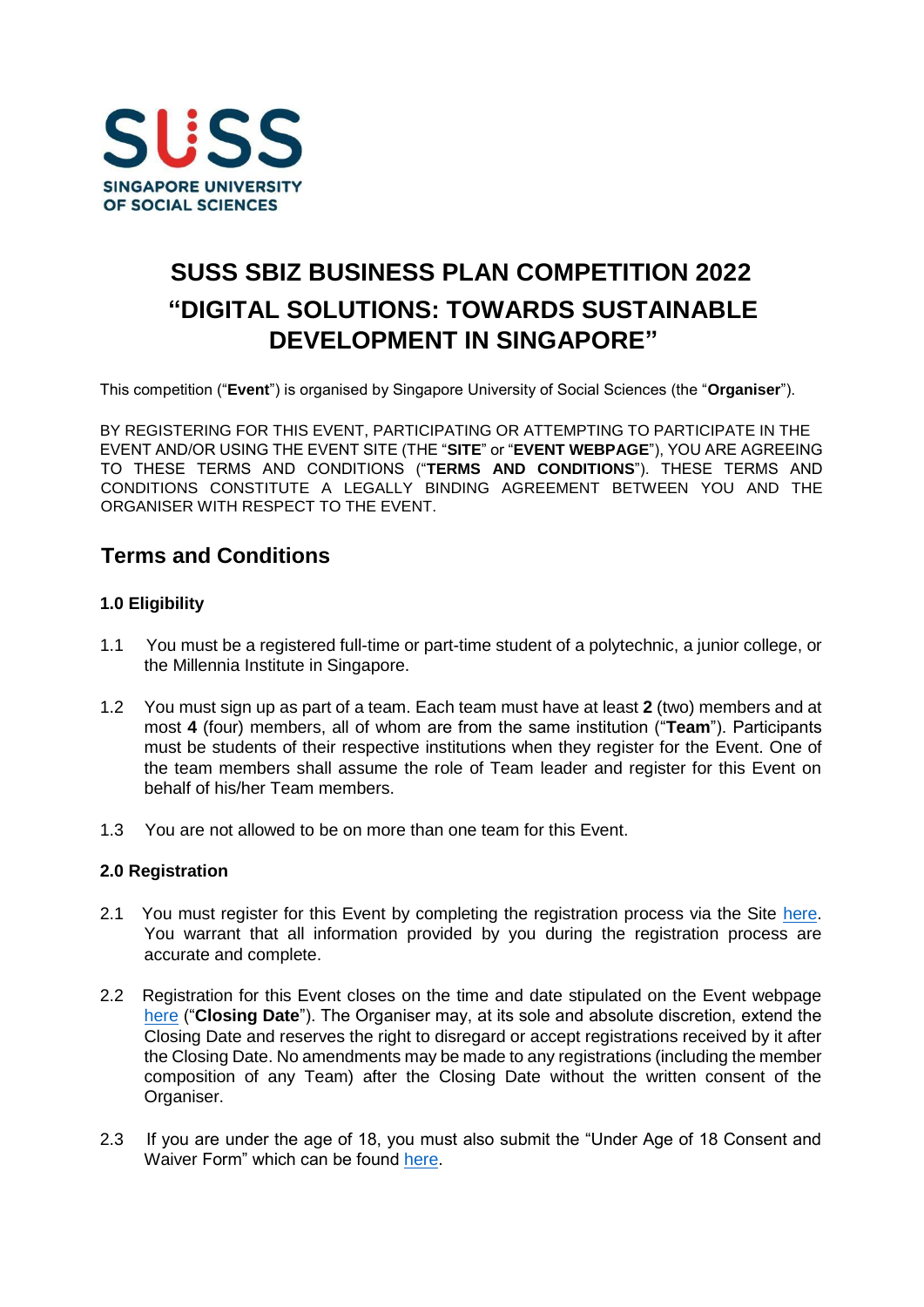2.4 The registration by the Team leader will bind all team members to these Terms and Conditions. The Organiser may also require each Team member to signify his/her agreement to these Terms and Conditions in a manner required by the Organiser. Each Team must be given a name chosen by its members. Any breach of these Terms and Conditions by you or any of your Team members may disqualify you and your Team from participating in this Event. If information provided during online registration is found to be incomplete and/or inaccurate, even if related to just one Team member, the entire Team concerned will be excluded from this Event.

# **3.0 Submission**

- 3.1 Each Team must submit its business plan ("**Proposal**") based on the requirements ("**Requirements**") specified by the Organiser. The Requirements will be posted online at the Event webpage [here.](https://www.suss.edu.sg/bpc2022) Each Team may only submit one Proposal. The Proposal must be original and has not been submitted to another competition or an earlier edition of this Event. A Proposal that does not fulfil the Requirements may be disqualified by the Organiser in its sole and absolute discretion.
- 3.2 For consideration in this Event, your Proposal must be submitted by your Team leader to the Organiser via the submission webpage [here,](https://www.suss.edu.sg/bpc2022) and no later than the deadline stipulated on the Event webpage ("**Submission Deadline**"). Proof of submission is not proof of receipt. Your Proposal must include the full details of your Team (i.e., Team name, Team members' full names and institutions). Your Proposal should be prepared using Microsoft Word (or other equivalent) and saved using your Team name in form of a pdf (e.g., TEAMNAME.pdf). You may expect to receive an acknowledgment of receipt within five (5) working days of your Proposal's submission. It is your responsibility to follow up with the Organiser if you do not receive an acknowledgement. Proposals will not be returned. A "working day" in these Terms and Conditions means a day that banks in Singapore are open for business and excludes Saturdays, Sundays and gazetted public holidays.
- 3.3 For the avoidance of doubt, all related forms in addition to the Proposal must be duly completed and submitted to avoid disqualification by the Organiser. No certificates will be awarded to Teams with incomplete submissions.
- 3.4 The first round of judging will take place after the Submission Deadline. If your Proposal is shortlisted for entry into the final round, the Organiser will notify your Team leader via email. Finalists will be invited to the final round presentation ("**Finals**").
- 3.5 Finalists will pitch to the judges live online during the Finals. The date and time for the Finals and each Team's presentation timings will be announced on the Event webpage. Winners of the Finals will be announced after the presentation session.
- 3.6 You will comply with all instructions, directions and timelines that may be provided by the Organiser with respect to the administration and conduct of this Event, including on the format and manner of presenting or demonstrating your Proposal to the judges.
- 3.7 The Organiser reserves the right to change the days and time of any of the sessions for this Event due to technical or organisational needs by announcing such changes on the Event webpage.

## **4.0 Judging and Determination of Winners**

4.1 You Proposal will be judged by the panel of judges appointed by the Organiser.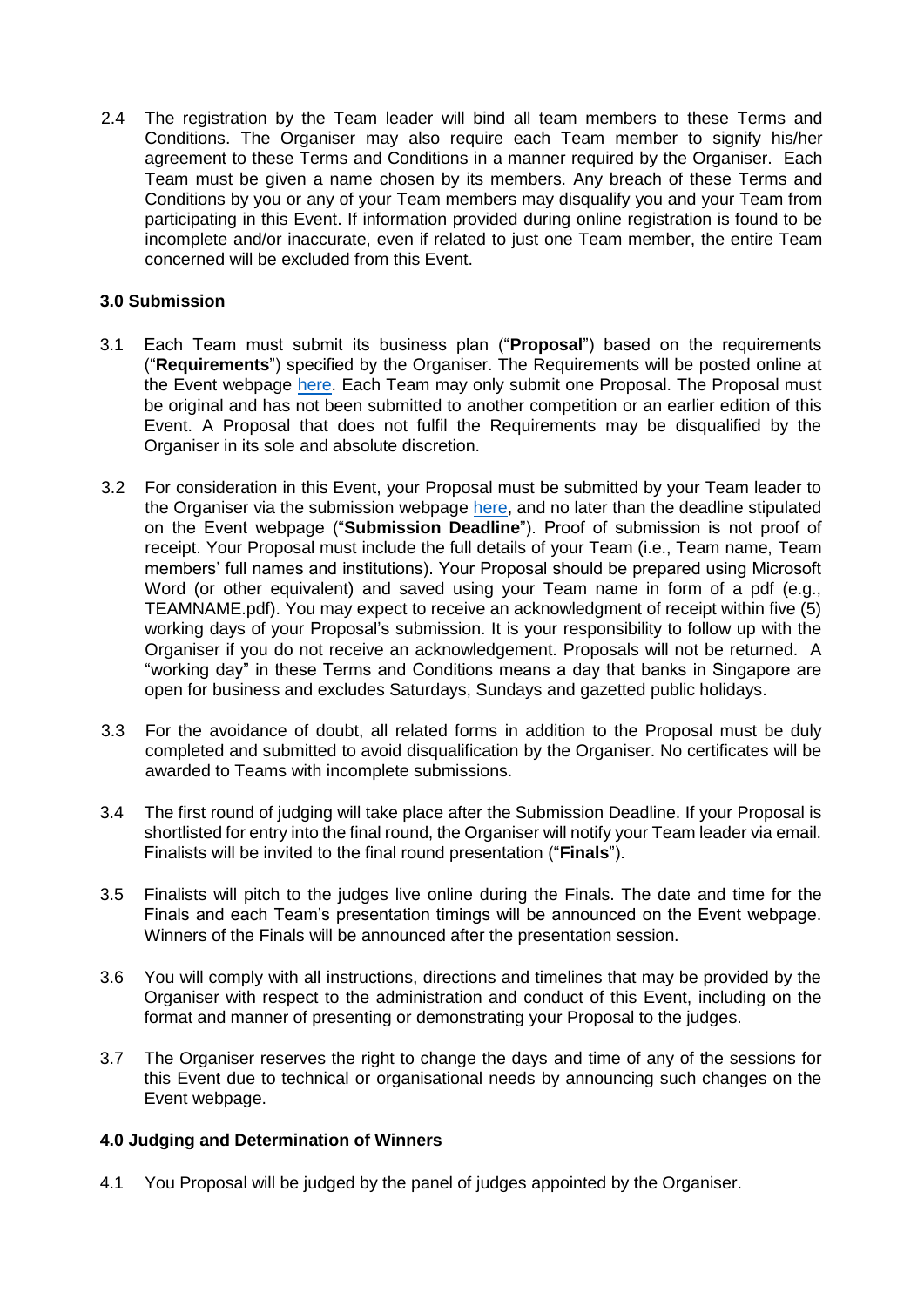- 4.2 All decisions by the judges are final and not subject to review, appeal or re-consideration.
- 4.3 The judges reserve the right not to award any prize if they, in their sole and absolute discretion, determine that there are no deserving ideas submitted.

## **5.0 Prizes**

- 5.1 All prizes, including the prizes available and the eligibility criteria to receive prizes, are determined by the Organiser in its sole and absolute discretion. The Organiser reserves the right at any time to change the prizes available or eligibility criteria to receive prizes, including substituting any prize with other items.
- 5.2 The receipt of prizes is subject to availability (including any relevant sponsors having provided the relevant prizes and/or funding as anticipated by the Organiser).
- 5.3 All taxes and other expenses, costs or fees associated with the acceptance and/or use of any prize are the sole responsibility of the winning teams. Prizes cannot be transferred or substituted by any winner, including the exchange of it for cash or other prizes.

## **6.0 Disqualification**

- 6.1 Your Team may, at any time, withdraw from further participation in this Event by giving written notice to the Organiser and stating the reason(s) for your withdrawal.
- 6.2 You may be immediately disqualified from participating (or further participation) in this Event if the Organiser in its sole and absolute discretion determine that:
	- (a) your Proposal (i) contains any element or content that is inappropriate, offensive, malicious or brings the Organiser into disrepute; (ii) violates the terms of use of any social media service, website, mobile application or any other platform used in connection with your Proposal; (iii) infringes the intellectual property rights of any third party; (iv) violates any applicable law; or (v) violates or does not comply with these Terms and Conditions; and/or
	- (b) you have engaged in any one of the following: (i) verbal abuse of another participant or Organiser's staff; (ii) inappropriate touching or harming of another participant or Organiser's staff; (iii) breach of these Terms and Conditions or any other agreement entered into in connection with this Event; (iv) compromising (or attempting to compromise) the spirit, integrity or legitimate operation of this Event including by cheating hacking, creating a malicious bot or other automated program or by committing fraud in any way; or (v) where continued participation may affect your health or personal well-being.
- 6.3 In exercising its rights of disqualification against you, the Organiser may, in its sole and absolute discretion, determine whether to disqualify your entire Team or any one or more members of your Team. If the Organiser only disqualifies certain member(s) of your Team, the remaining member(s), who are not disqualified, may elect to continue participating in this Event without the disqualified member(s), and without the right to replace any disqualified member(s).

## **7.0 Personal Data**

7.1 Your personal data will be collected in the course of your participation in this Event, including during the registration process and the taking of your image in photographs or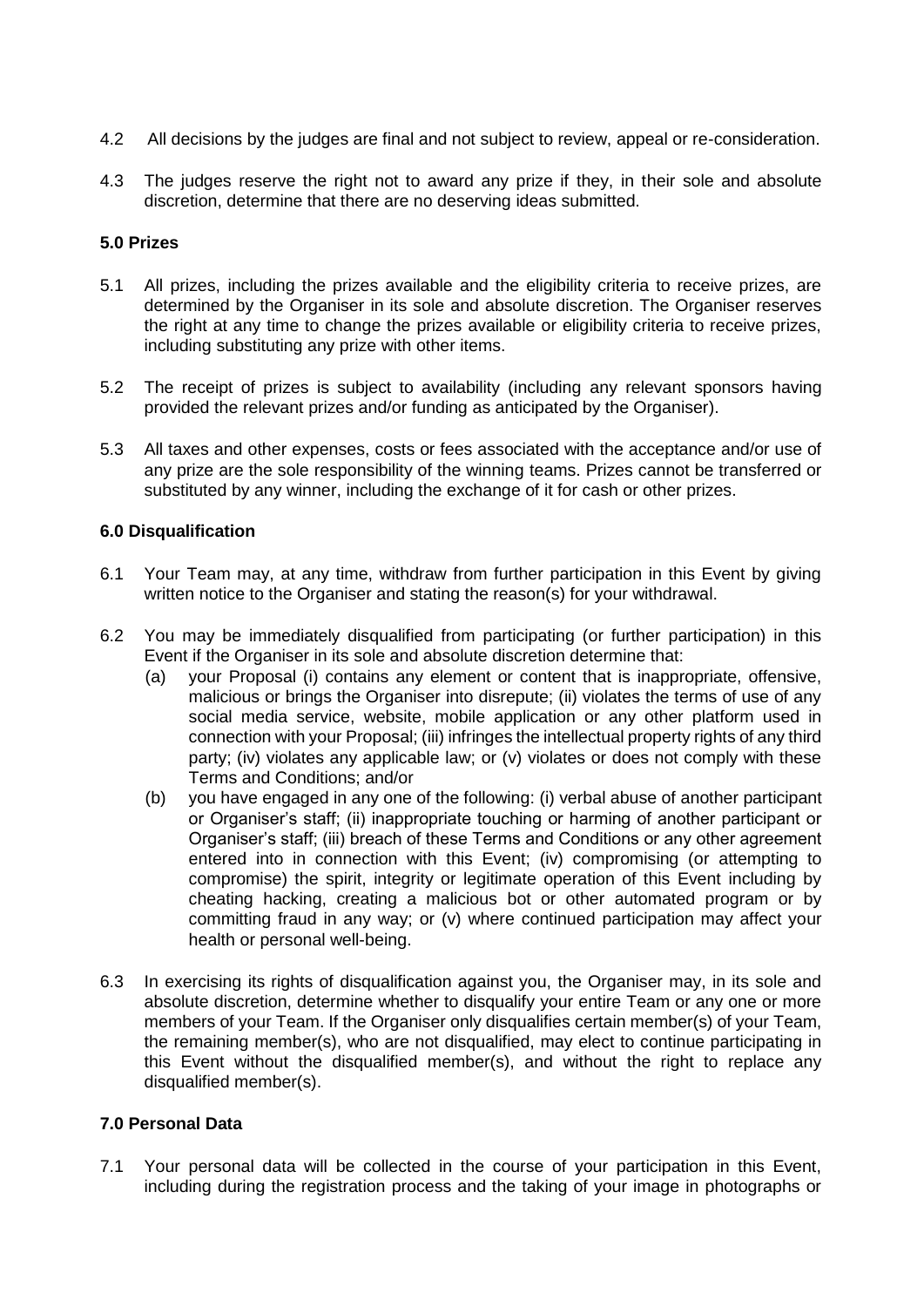other recordings during this Event ("**Images**"). All personal data will be processed and retained by the Organiser in accordance with the *Personal Data Protection Act 2012* and the Organiser's privacy policy (available [here\).](http://www.suss.edu.sg/Privacy-Policy)

- 7.2 You consent to the Organiser's use and disclosure of your personal data for the purposes of (a) processing your registration; (b) administering and planning your participation in this Event; (c) maintaining of Event participants' database; (d) processing your prize vouchers or cash prize payment if your Team is one of the winning teams for this Event; (e) responding to your queries about this Event; (f) obtaining your feedback on your Event experience; and (g) sending updates and news on future events organised by the Organiser which may be of interest to you. It may be necessary for the Organiser to disclose your personal data with its agents/service providers in relation to the stated purposes as well as third parties funding and/or jointly organising this Event.
- 7.3 You consent to the Organiser's use of your personal data in connection with this Event, including the use of your name, publication of the Images on such media platforms that the Organiser may from time to time determine for the purposes of promoting or reporting on this Event without additional compensation, notification or permission, unless prohibited by law.
- 7.4 You agree that the Organiser has complete ownership of all Images, audiotapes and the like which may contain your likeness, image and/or voice, including the entire copyright, and the Organiser may use them for any purpose deemed as appropriate in connection with this Event. These uses include, but are not limited to, reproductions, advertisements, promotional videos, educational materials, and illustrations in any medium now known or later developed including the internet. You release the Organiser from any and all claims which arise out of or are in any way connected with such use.

## **8.0 Intellectual Property and Licensing**

- 8.1 You will retain ownership of any intellectual property created by you for this Event.
- 8.2 In consideration of your participation in this Event, you grant to the Organiser (the "**Licensee**"), a non-exclusive, transferable, perpetual, irrevocable, worldwide, royalty-free right and licence to use, modify, reproduce, distribute and create derivative works (or have others exercise such right and licence on its behalf) of all intellectual property in your Proposal. For the avoidance of doubt, the ownership of all intellectual property comprised in any derivative created by or for a Licensee shall vest solely in the Licensee.
- 8.3 The Organiser reserves the right to publicly display the work created by you during and in connection with this Event.

## **9.0 Warranties**

9.1 You represent, undertake and warrant that: (a) you have the requisite rights, licenses and consents to grant the licence in Clause 8 to the Licensee; (b) your Proposal will not be developed with software and tools, and will not incorporate any software and tools, that would prevent or restrict the Licensee from using, modifying, reproducing, distributing, creating derivative works from, or sub-licensing your Proposal, in the manner contemplated in Clause 8 or where such use, modification, reproduction, distribution or creation would require a Licensee to seek the consent of a third party; and (c) your Proposal will not infringe the intellectual property right or other proprietary right (including confidential information or trade secrets) of any third party.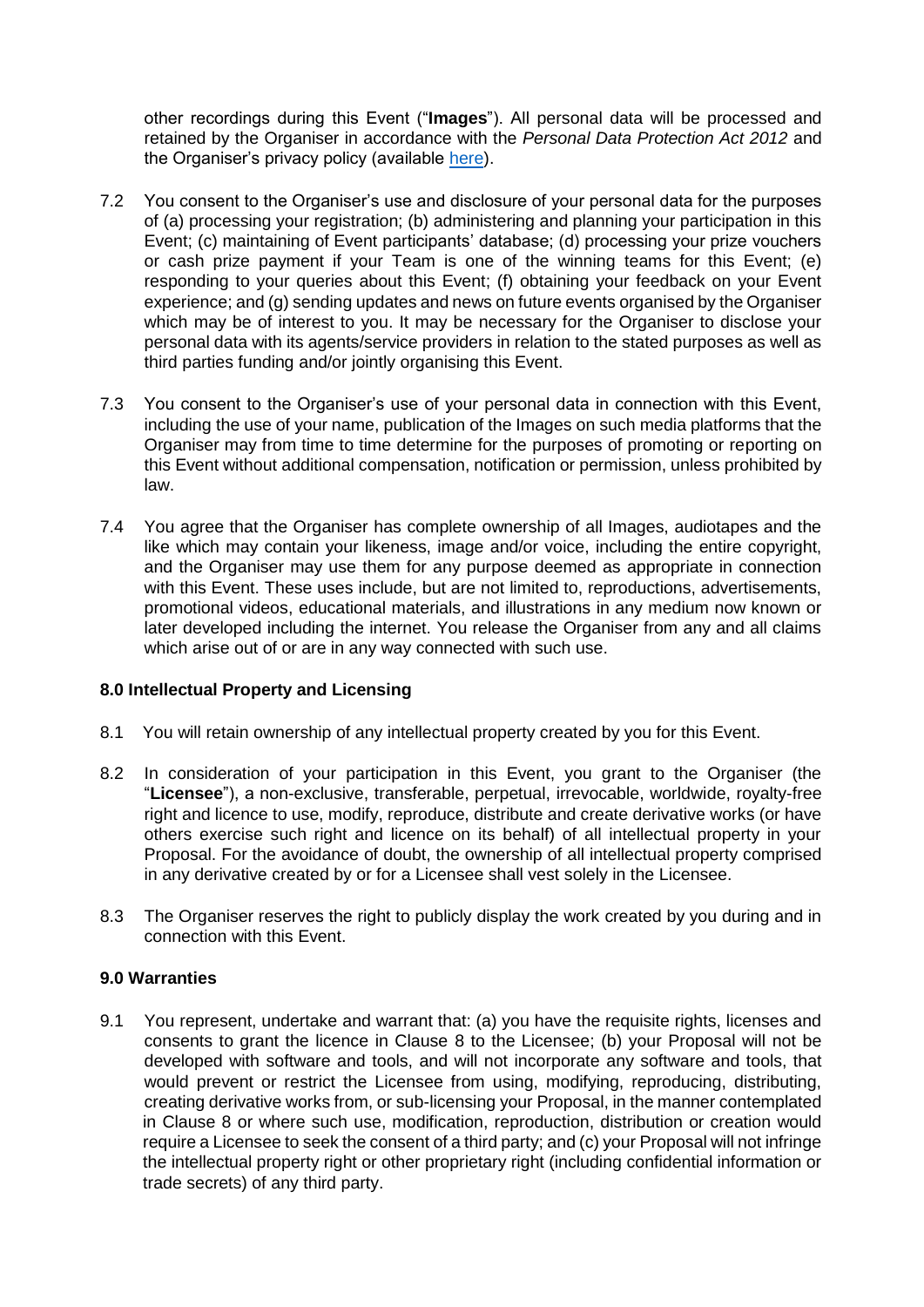9.2 You and/or each of your Team members undertake not to submit and/or present projects that have previously been submitted to other initiatives or previous editions of this Event.

#### **10.0 Disclaimers**

- 10.1 This Event and any services or materials provided by the Organiser in connection with this Event, are made available on an "as is" and "as available" basis.
- 10.2 The Organiser disclaims all representations, conditions and warranties of any kind, whether express, implied or otherwise, in relation to this Event and the services or materials provided in connection with this Event. The Organiser further disclaims all liability in respect of this Event, to the extent permissible by law. Notwithstanding any part of these terms, the Organiser reserves the right to discontinue, terminate or postpone this Event at any time, in its sole and absolute discretion, without prior notice to you, and without incurring any liability to you.

#### **11.0 Limitation of Liability**

11.1 In no event shall the Organiser be liable to you for any special, indirect, incidental, consequential damage of any nature whatsoever, including any loss of profits, loss of revenue, contracts, anticipated savings or business, pure economic loss, loss or corruption of data, loss of opportunity and/or expectation loss. To the extent that the Organiser may be liable to you, its aggregate liability to you, whether in contract, tort (including negligence) or otherwise for any and all losses, damage or liabilities caused or arising from any breach, failure or default in performing any of its obligations (whether arising under these terms or at law), and regardless of the number of claims, shall not exceed the aggregate sum of S\$100.

#### **12.0 Indemnities**

12.1 In the event of any breach of these Terms and Conditions by you, or any act or omission which results in a breach, you shall indemnify, keep indemnified and hold the Organiser harmless from and against all actions, proceedings, claims, demands, loss, damages, costs, legal costs and other expenses of any nature which may be made or brought against or suffered or incurred by the Organiser, whether directly or indirectly.

#### **13.0 General Provisions**

- 13.1 Clauses 7, 8, 10, 11 and 12 shall survive the conclusion of this Event or the termination of these Terms and Conditions. These Terms and Conditions form the entire agreement between the parties in relation to this Event and supersede any other representations or arrangements relating to this Event.
- 13.2 The invalidity, illegality or unenforceability of any part of these Terms and Conditions shall not affect the validity, legality and enforceability of other parts. A waiver of a party's rights shall be in writing and shall not prevent the party's further exercise of the same or any other right.
- 13.3 No third party shall have any right to enforce or enjoy the benefits of these Terms and Conditions under the Contracts (Rights of Third Parties) Act (Cap. 53B).